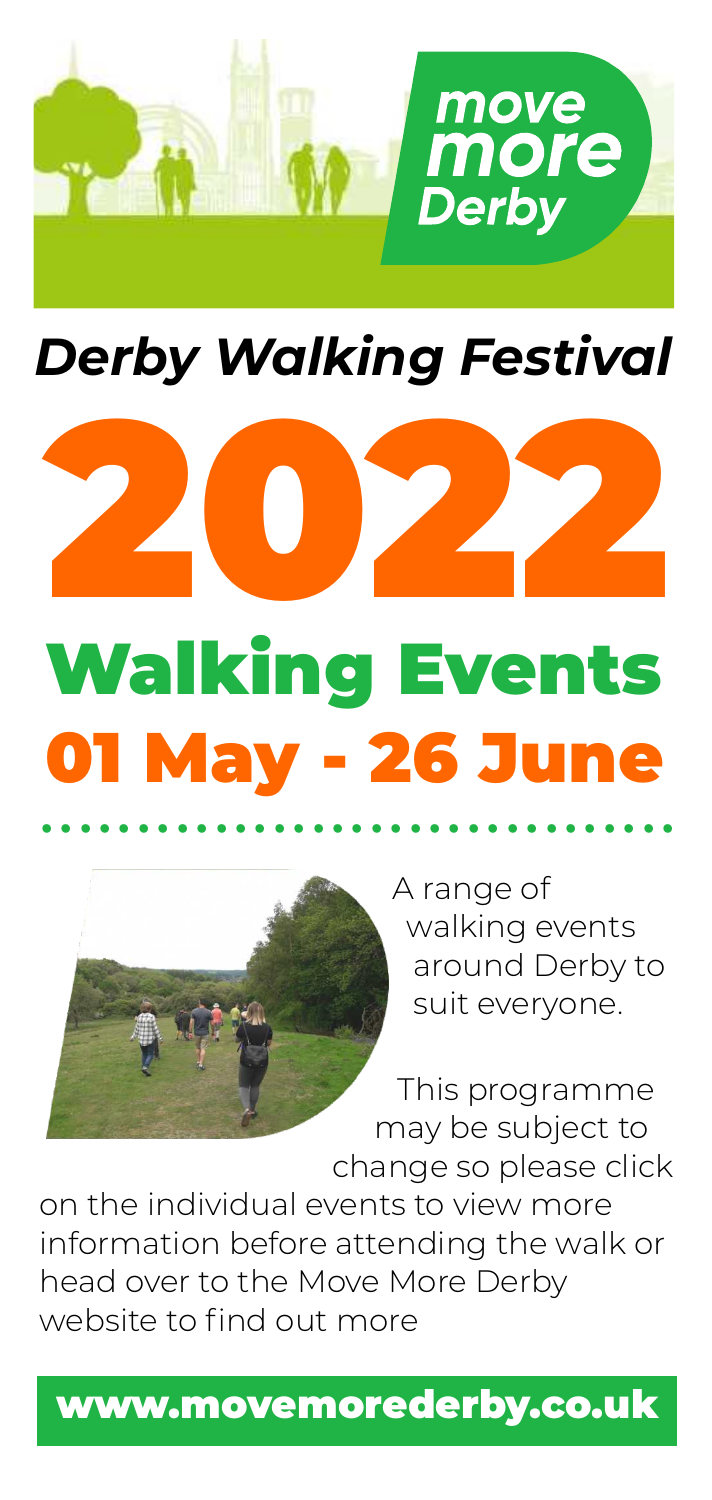# [Group
Walks](#page-2-0)

Join
others
as
we
head
out
in
and
around Derby
with
Walks
organised
by
local
groups

# [Self
Guided](#page-6-0)

A
range
of
online
resources
with
information and
routes
for
local
walks
you
can
do



Follow along from the comfort of your home, as
we
walk
routes
around
the
area



A
series
of
sporting
events
taken
at
a
more leisurely pace, but great for your fitness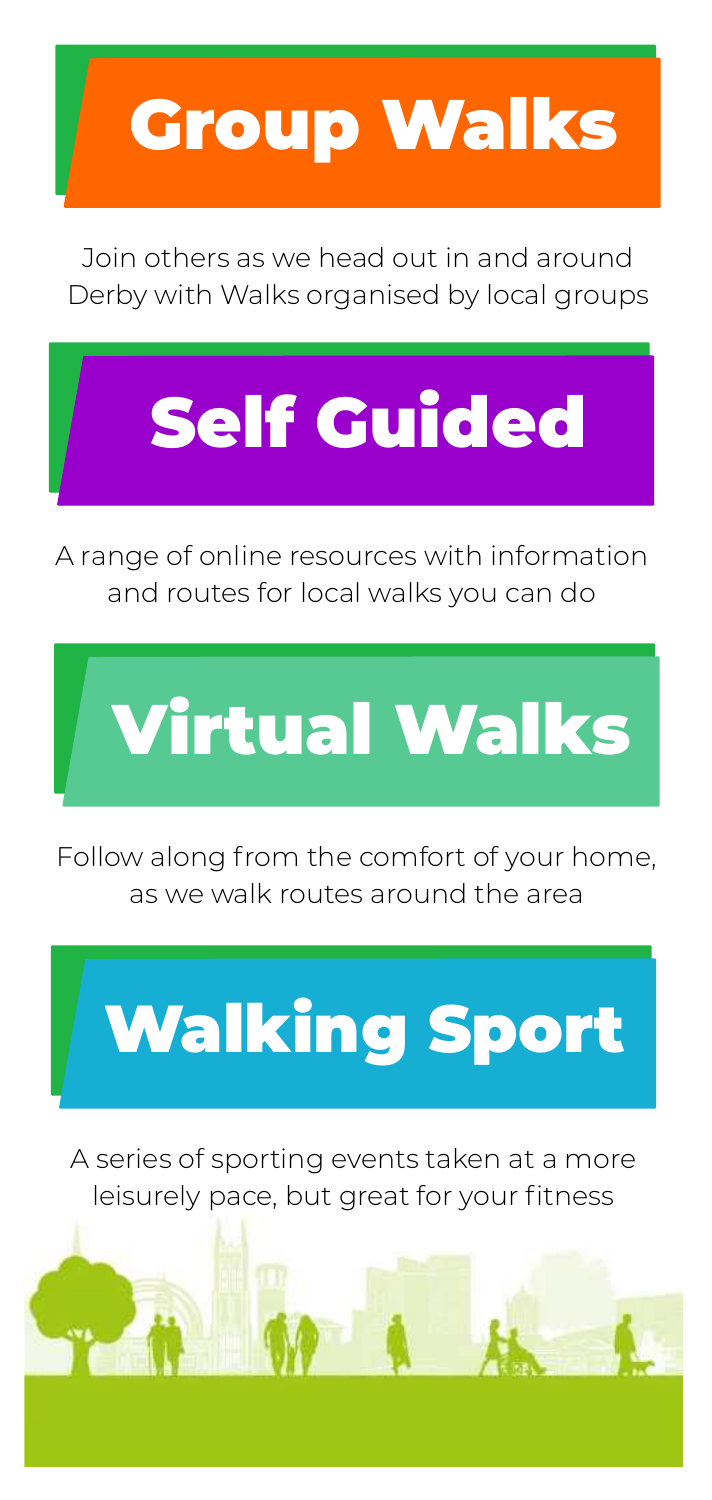<span id="page-2-0"></span>

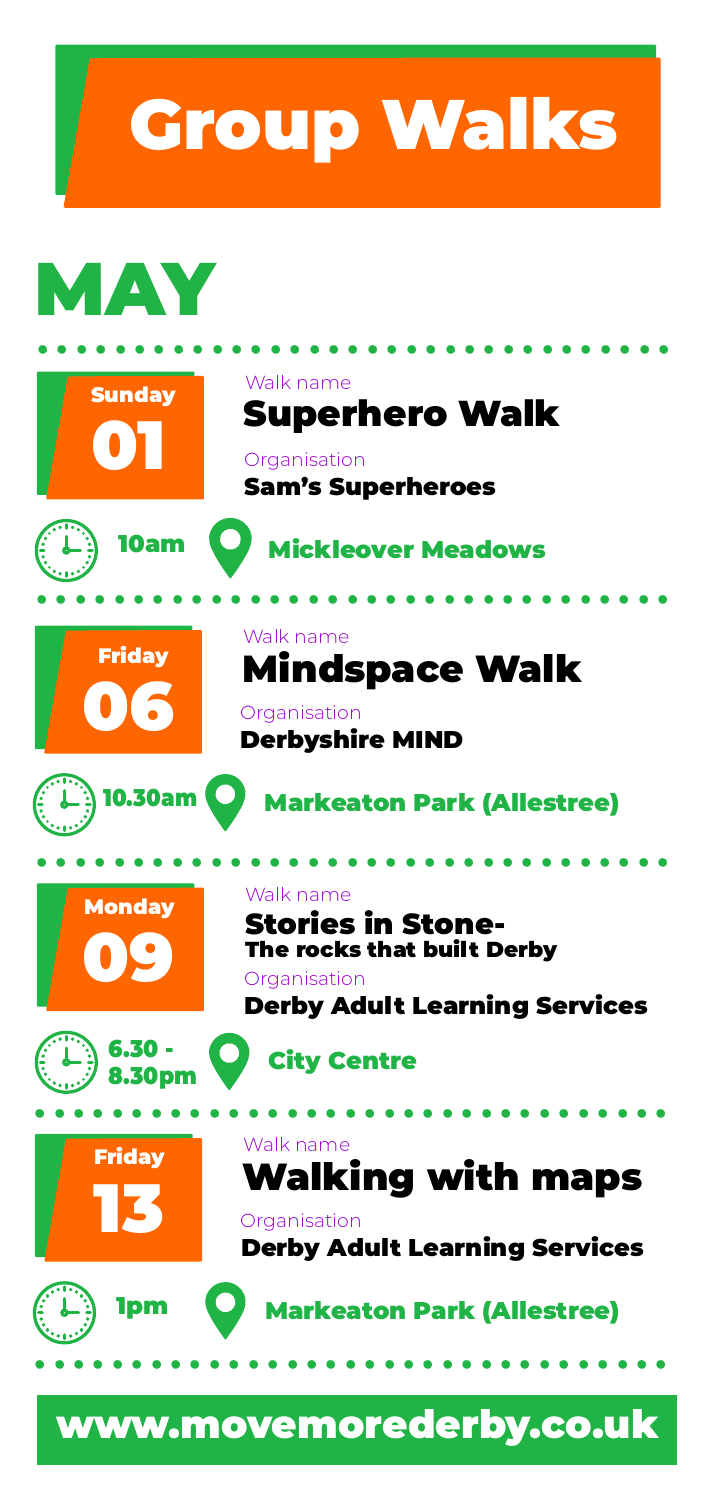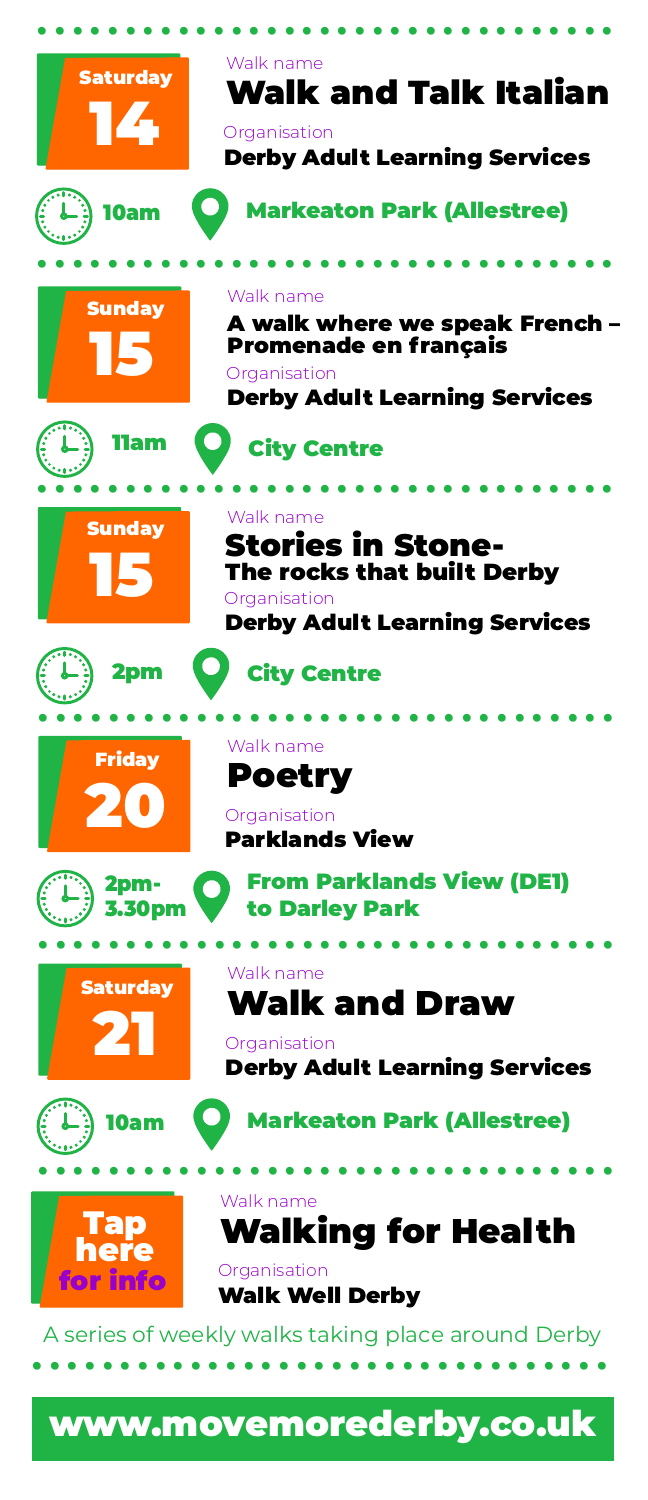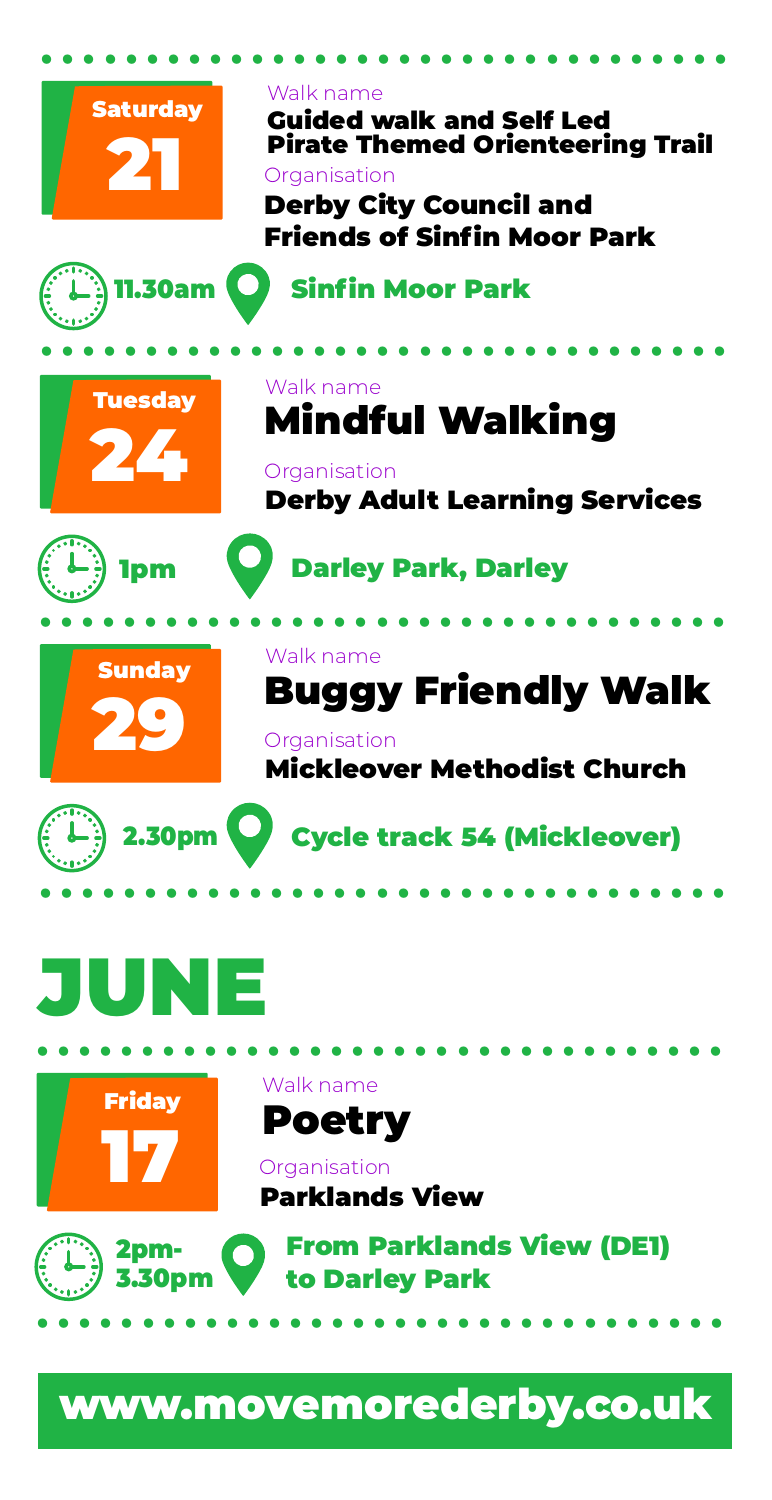## roughout Festiva

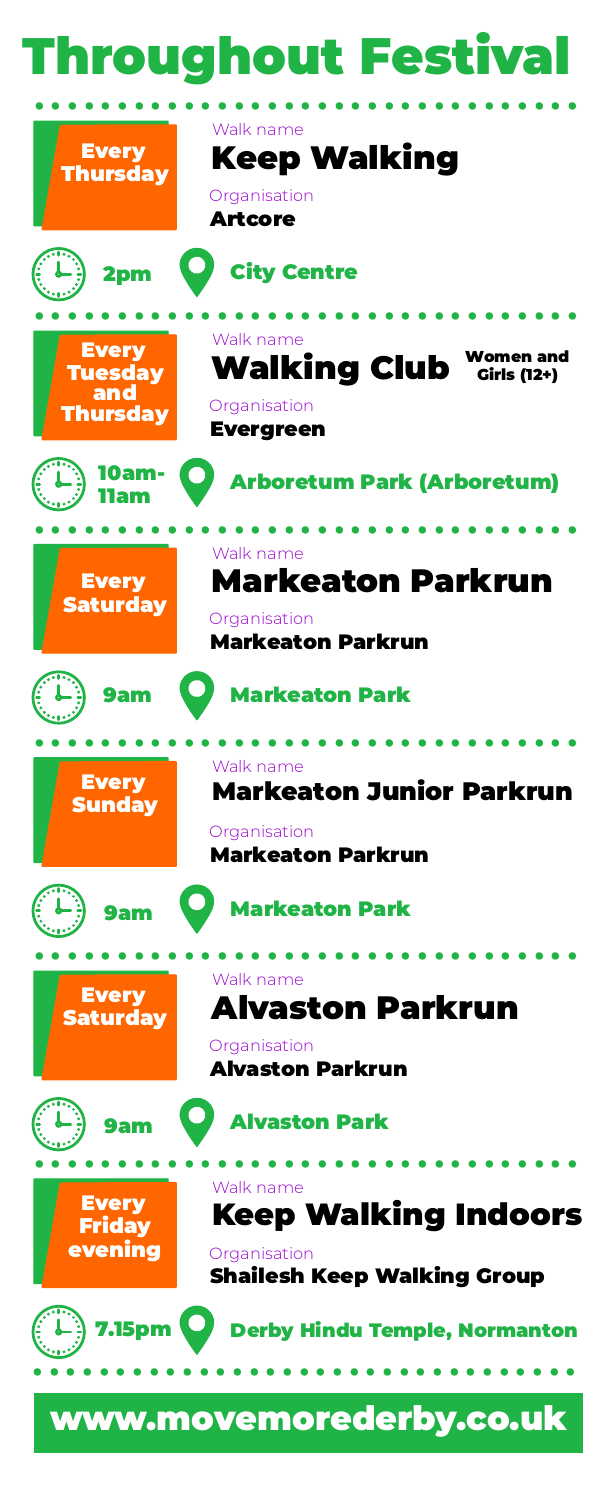# <span id="page-6-0"></span>Self
Guided







Walk
name

**Organisation** 

Great
British
Life

Walk
name

**Organisation** 

Walk
name















Walk
name







Walk
name



around
Derby

Organisation **Komoot** 

Littleover

**Organisation** Derby
Ramblers



### [www.movemorederby.co.uk](www.movemorederby.co.uk/derby-walking-festival)

Made
in
Derby
Star
Trail

Derbyshire
Life
Walk

Littleover
Walk

City
Centre
and

Intermediate
Walks

www.derbyshire-peakdistrict.co.uk

**Organisation** Made
in
Derby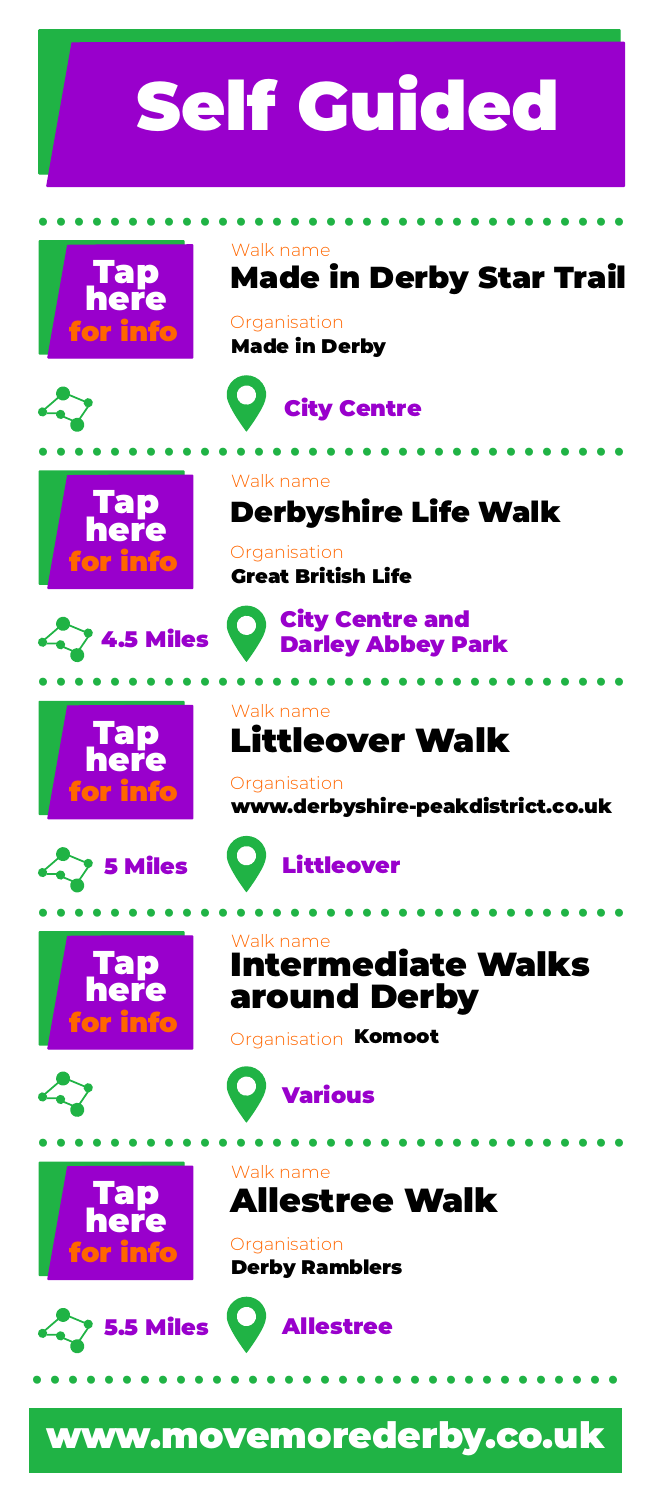



























**Organisation** www.derbyshire-peakdistrict.co.uk





Darley
Abbey
Walks Walk
name

Organisation Discover
Darley
Abbey





Organisation www.visitderby.co.uk



Walk
name

Darley
Park
Walk

**Organisation** www.derbyconnected.com



Derby
West
Park Meadows (Wheelchair Friendly) Walk
name

Organisation www.inderby.org.uk



Markeaton
Walk Walk
name

#### Organisation

Country
Images
Magazine

Markeaton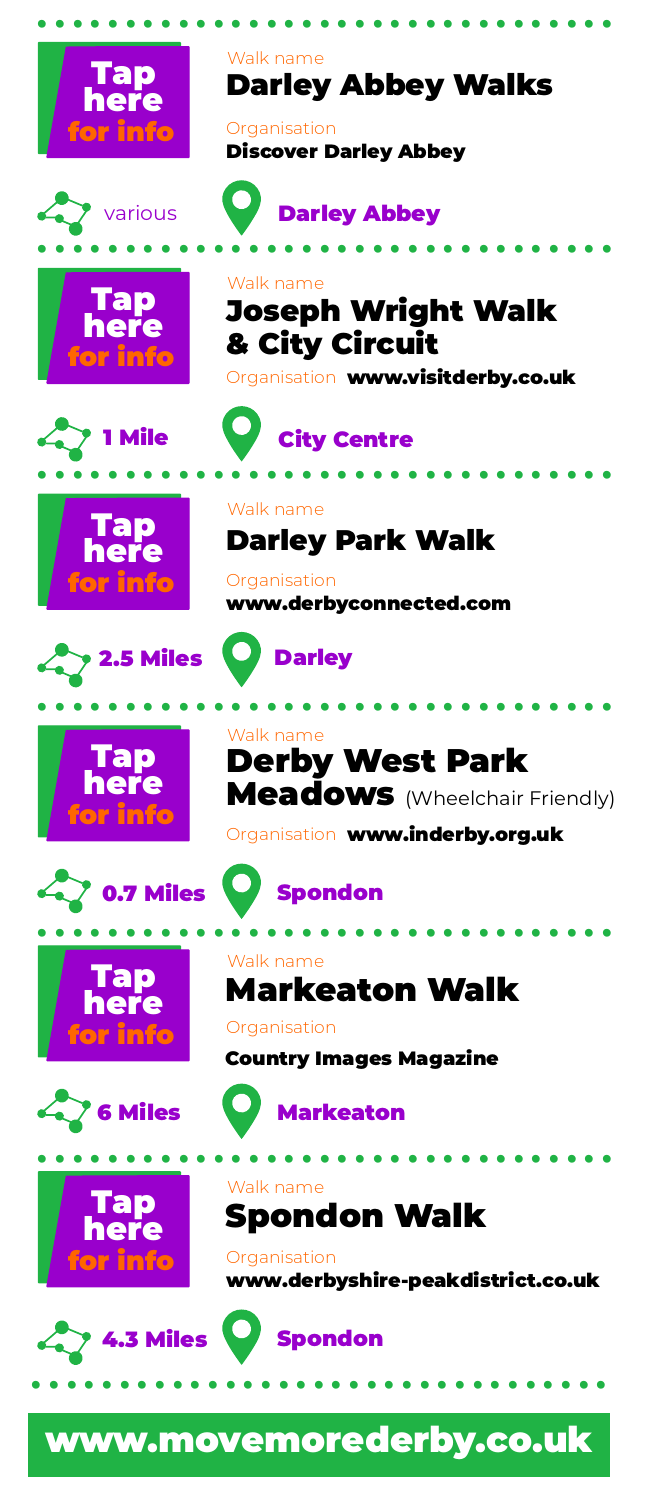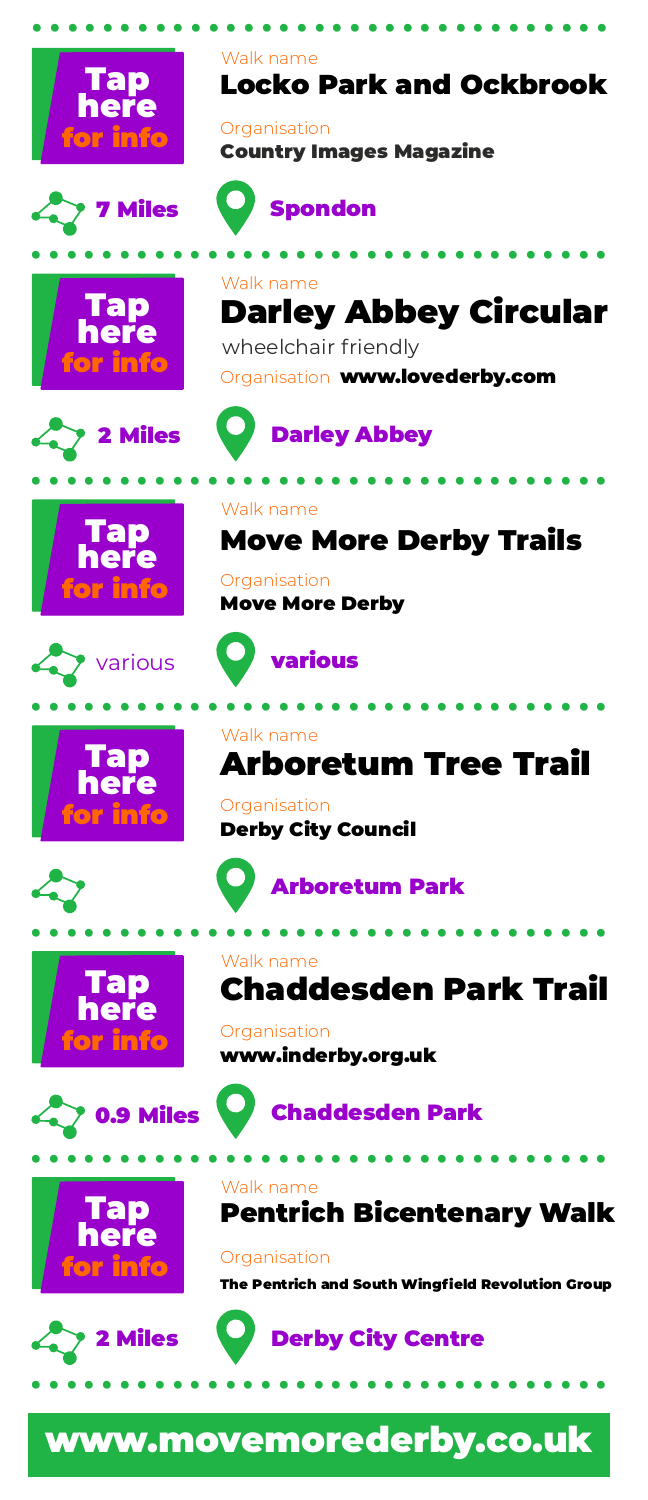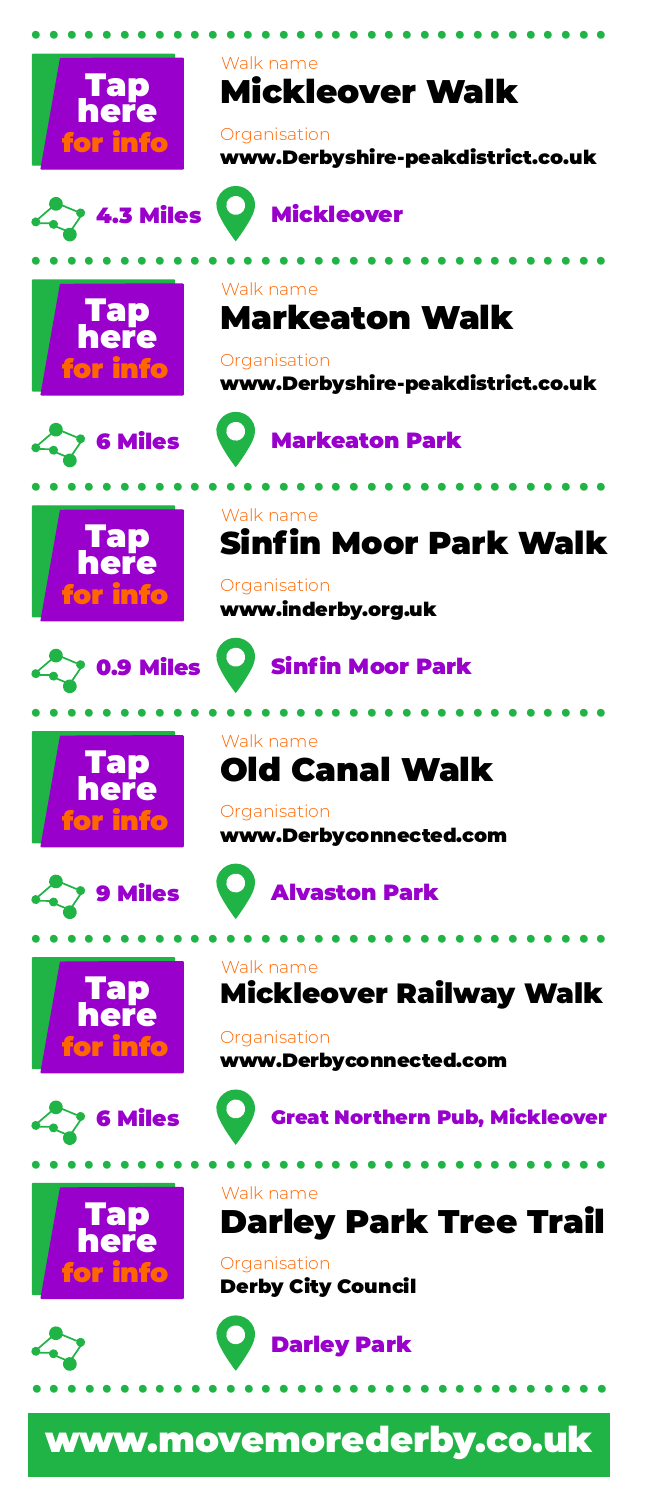<span id="page-10-0"></span>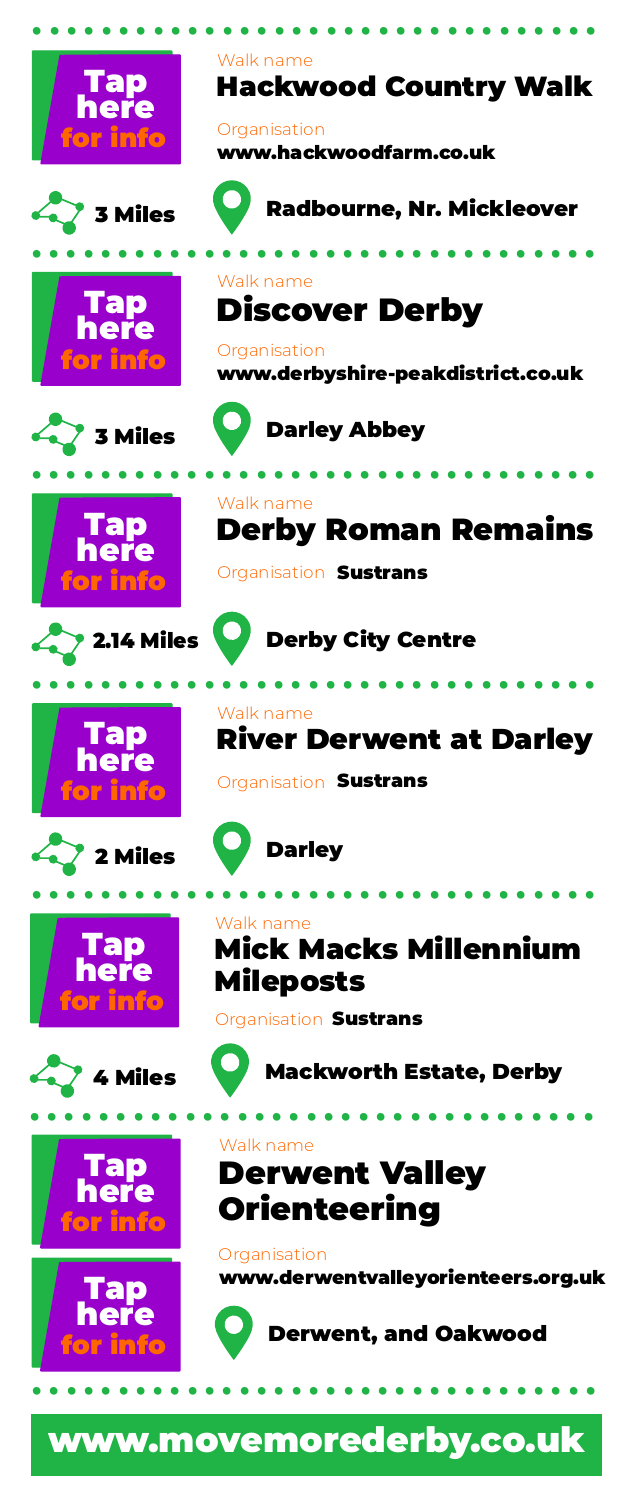................................. MAY Virtual
Walks

Walk
name

**Organisation** 





[click
for
info
and
booking](https://www.adult-learning-derby.org.uk/course/?id=24705)

Derby
Adult
Learning
Services

Virtual
Coastal
Footpath

Walk
in
Cornwall





Wednesday

18



Derby
Adult
Learning
Services

Take
a
Line
of
Stitching



for
a
Walk

Walk
name

**Organisation** 



**Organisation** Derby
Adult
Learning
Services







[click
for
info
and
booking](https://www.adult-learning-derby.org.uk/course/?id=24751) .................................

#### Take
a
Pencil
Line Walk
name

### for
a
Walk

**Organisation** Derby
Adult
Learning
Services

[click
for
info
and
booking](https://www.adult-learning-derby.org.uk/course/?id=24181)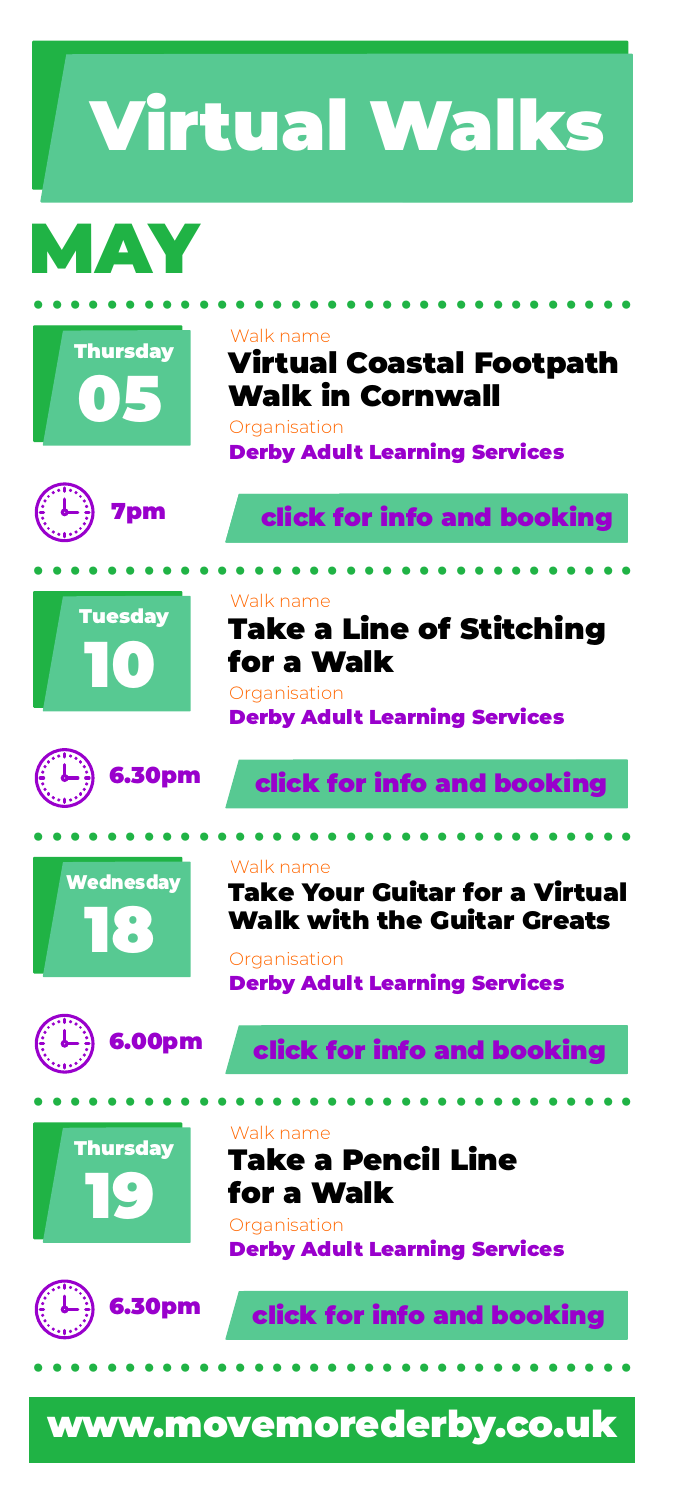

<span id="page-12-0"></span>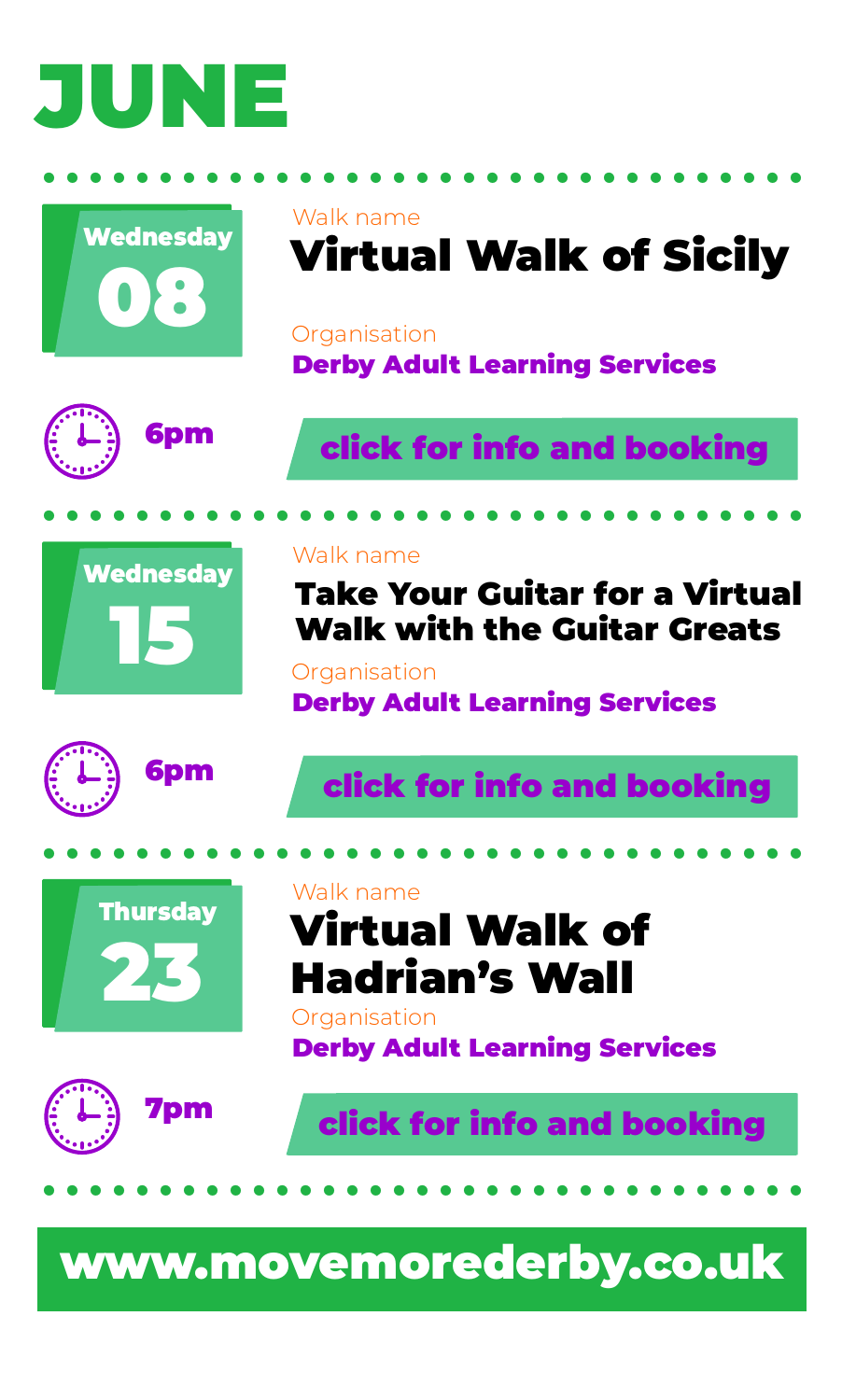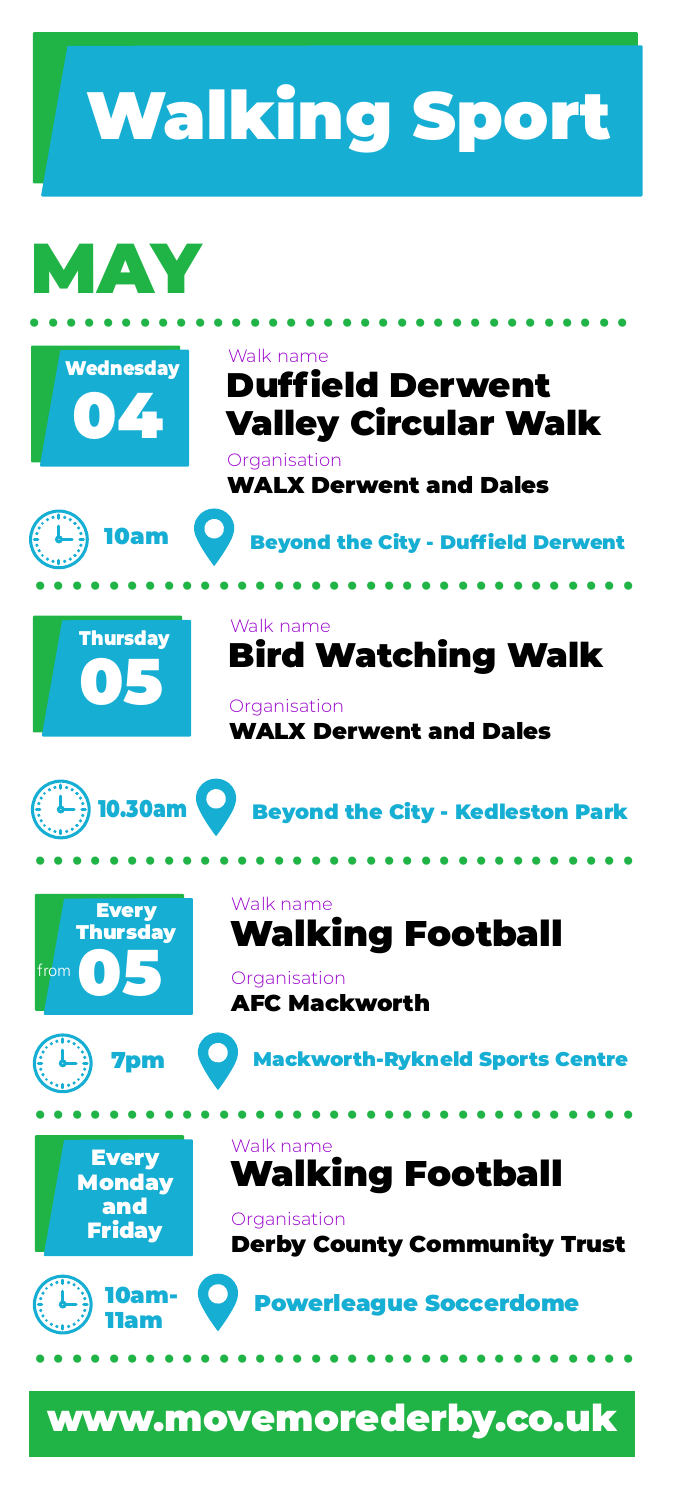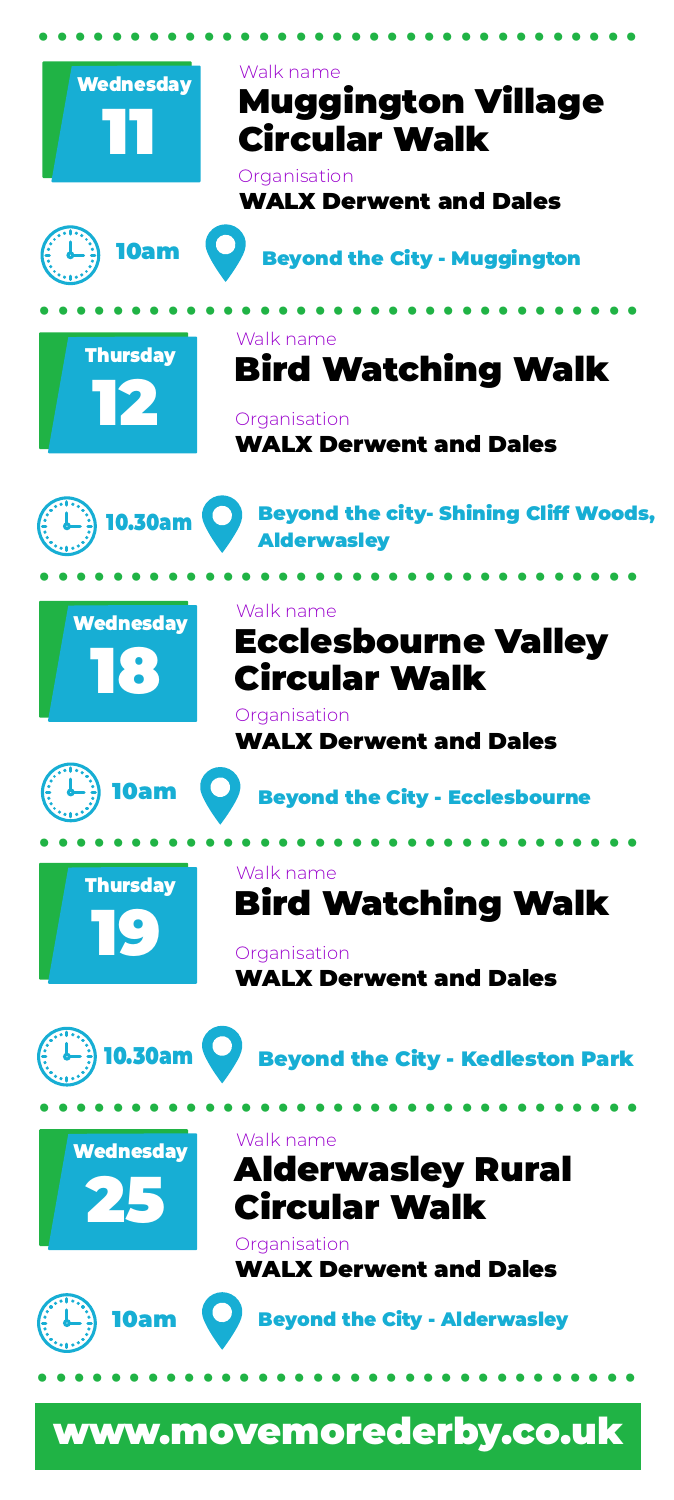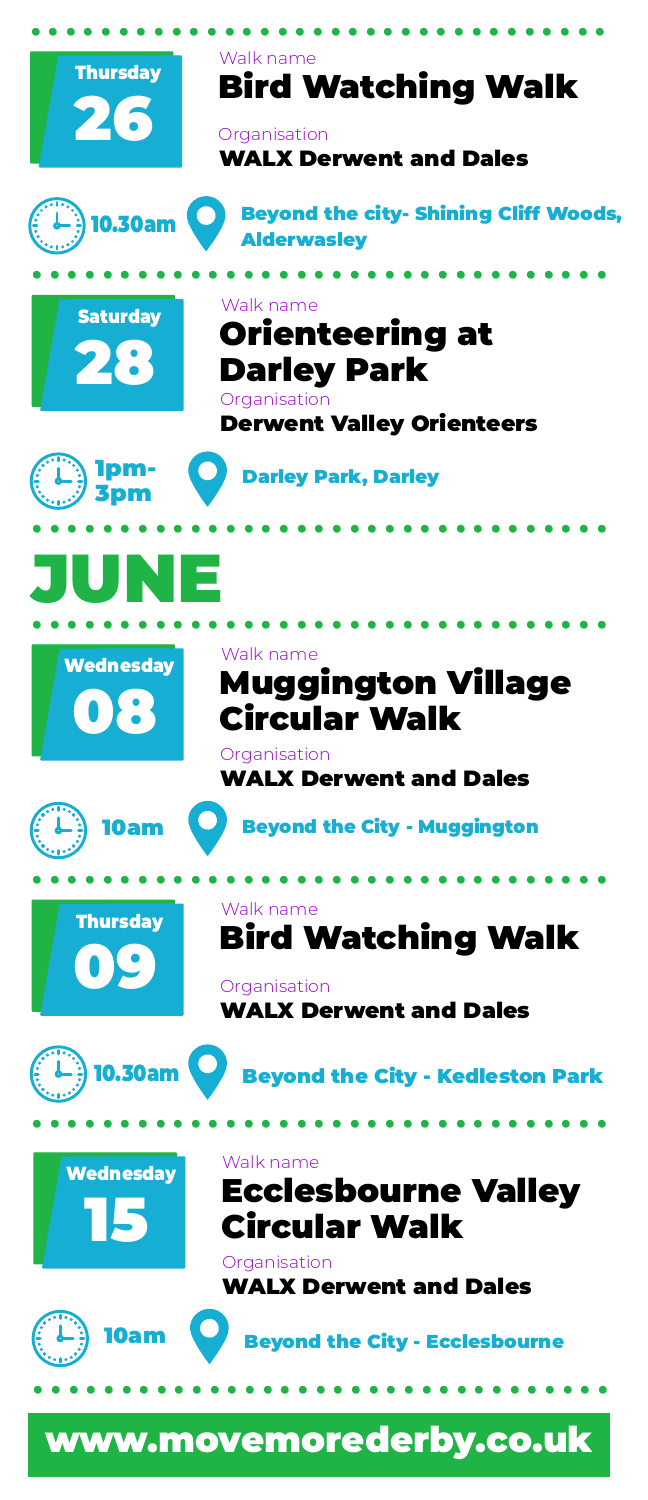